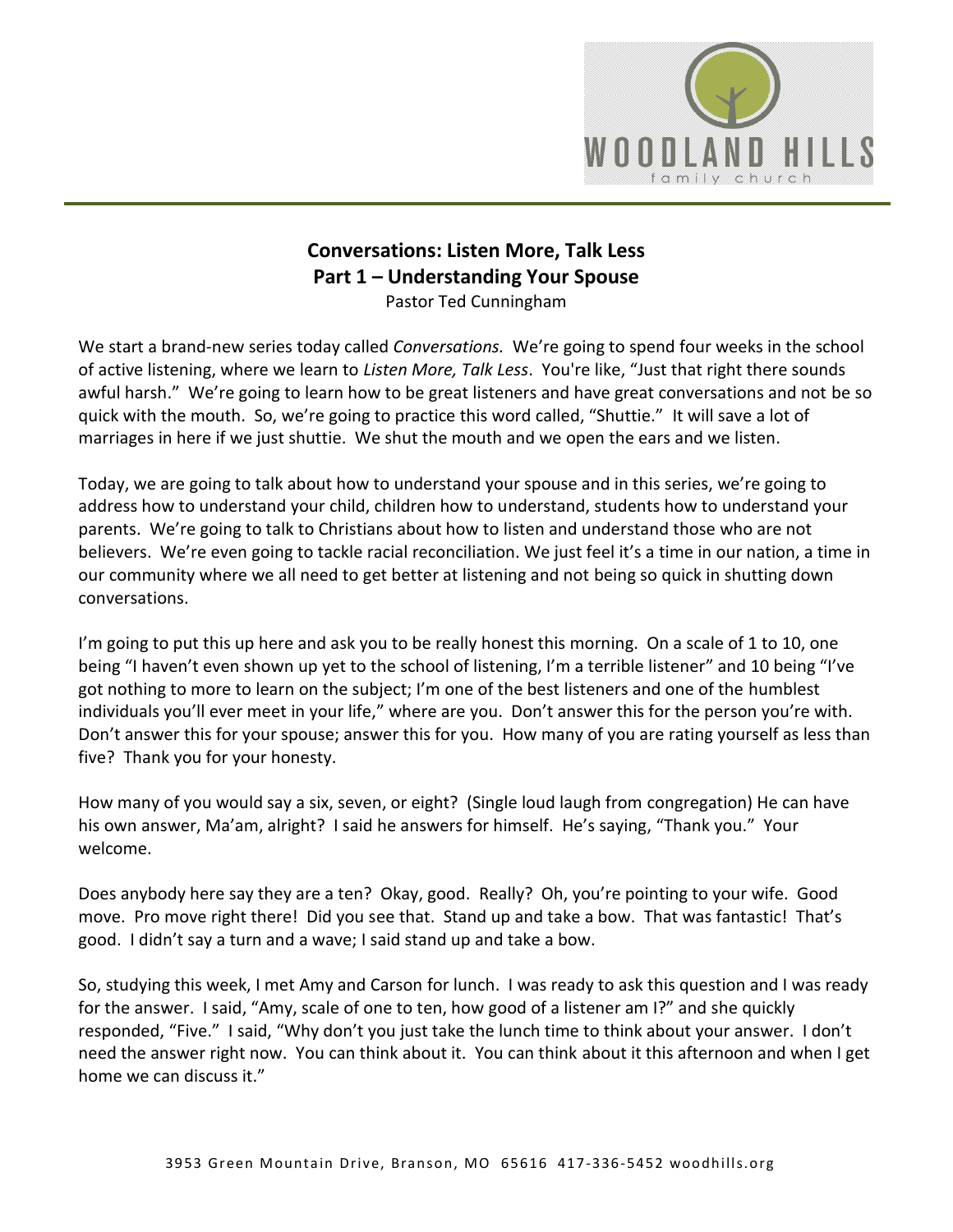She goes, "No, you're a solid five."

I'm like, "Wow! Carson, where to rank me?"

He said, 'Dad, you're a five."

I asked Carson, "What can I do?" because we are also going to be talking about parenting. We're going to be talking about the parent/child relationship. I asked "What can I do, Carson, to be a better listener?"

As serious as can be, he goes, "The next time I ask for money, listen."

I said, "That ain't the point of the series."

When I was growing up, when my parents handed me a twenty-dollar bill, do you know what that was called? It was called a birthday. We weren't just handed money. Raise your hand if you weren't just handed money as a kid. That's a whole other series. Right now, we are talking about listening. I told Amy I was going to become a better listener, that my goal in this series was to move from a five to a six. I'm taking baby steps. I want to become a better listener.

An elder called me this week to discuss an issue. Remember, we believe issues are rarely ever the issue. I had this whole message open on my computer and I found myself violating everything I was talking about because this elder and I have a different opinion on the issue that we were discussing. I said… His initials are Doug Goodwin. So, I'm trying to have this conversation and I have a different opinion… I go, "I'm going to just shut up right now; I want to listen, so just tell me what you think," and he would share.

You've been there and you're there a lot in marriage especially, but something is being said and you just tense up. You've got something to say that is just the opposite and you're thinking *I don't think that way at all. Where are you coming from?*

If we would calm down and understand a few of the keys of listening before we get into application today… First of all, **Listening is a key to wisdom**. Listening is a moral issue. A lot of times, we don't think about it that way, but, according to proverbs, it is the difference between wisdom and foolish behavior. It's the difference between being a wise person and being called a fool. The scripture says, *To answer before listening – that is folly and shame*. – Proverbs 18:13 In the newer translations, it reads "to post without listening – that is folly and shame." The person that speaks… It doesn't say, "answer before thinking," it says, "answer before listening."

**A wise person is not threatened by listening**. A wise person who has solid convictions from the word of God and how it applies to us, can listen to anybody talk about anything and be okay; they're secure. Let me ask you; are you a fool? Are you a wise person when it comes to listening? Is someone sharing their opinion a threat to you? It's a key to wisdom and it's a key to learning. You want to learn something about your spouse? You want to learn something about your child? You want to learn something about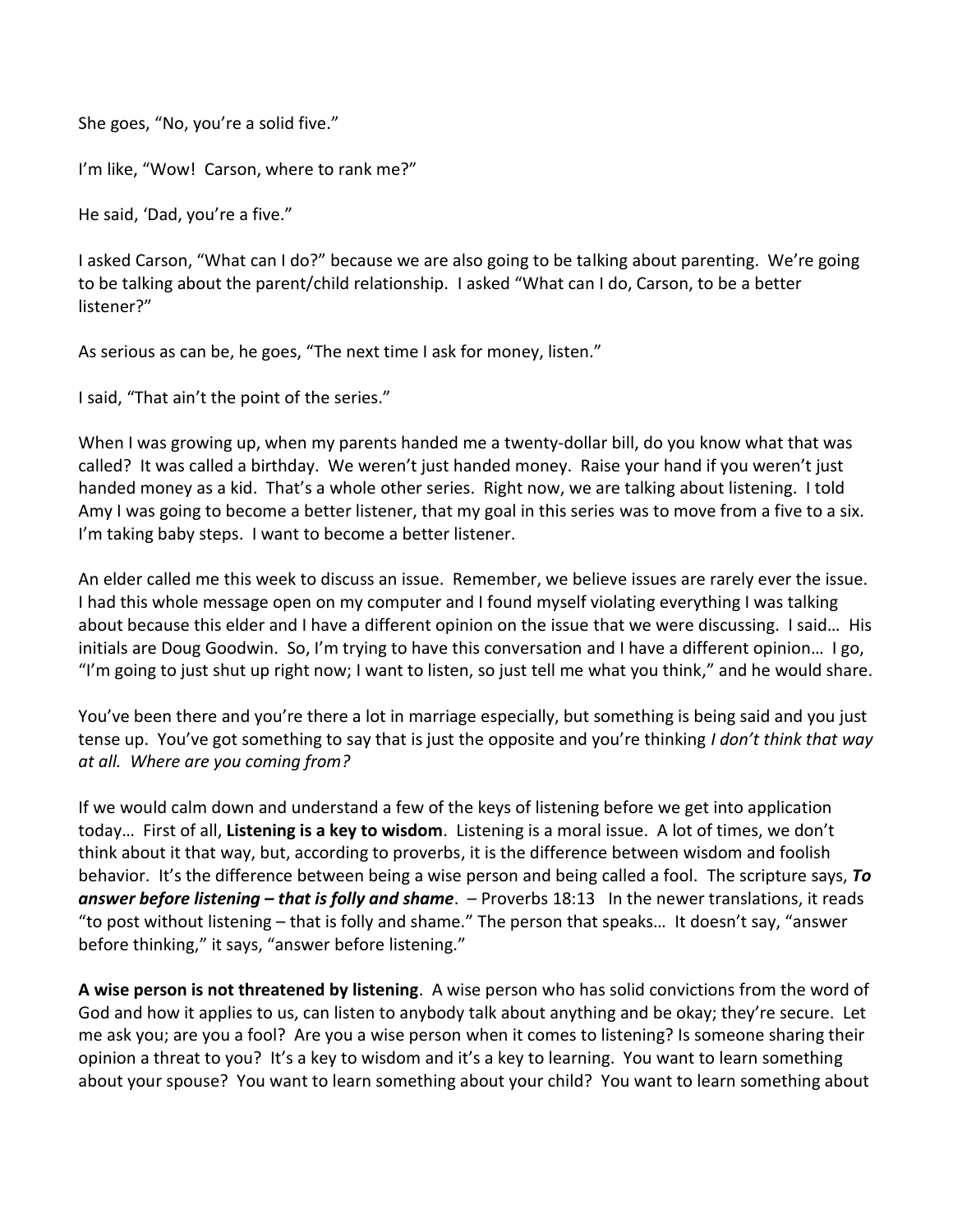a co-worker? You want to learn about someone who is from a different race or nationality than you? Do you know what that takes? Listening.

We support a ministry, and have for 15 years, called International Students, Inc. It's a ministry based out of Colorado, but missionaries are stationed on college campuses all across this country and their sole purpose is to make disciples of international students who travel from their home country to the United States for education. It starts with them picking up the students at the airport and just having great conversation with them on the way back to school. Their big first start of the semester activity is a barbeque or a meal. All they want to do is get to know the international students. Do you know what it takes to get to know somebody? Listening.

*Let the wise listen and add to their learning…* Do you want to get to know your spouse better? It starts with listening. Mouth shut, ears open, and listening to what they are saying. *…and let the discerning get guidance.* – Proverbs 1:5

**Listening is a key to resolving anger**. In James 1: 19, we read about rejoicing when trials hit us. We should not be threatened by trials, but we should persevere through trials. *My dear brothers and sisters…* He's talking here to believers. He's saying, *…take note of this…* Take note of this in the midst of trials and your faith being accused and maybe even being tempted. In the middle of all that *…Everyone should be quick to listen, slow to speak, and slow to become angry…* Listen; don't say anything right off the bat. The word today that seems to be the most powerful is "spout off." It's like I'm just going to throw it out there quickly.

Verse 20 says, *…because human anger does not produce the righteousness that God desires*. When you spout off before listening, it's not showing Christ in you. It's shining a light on insecurity. It's shining a light on fear. It's shining a light on frustration, hurt. Have you ever heard someone say, "I am totally offended"? Do you want to know one of the cures for that? Listening. Just listen because offending has kind of become a socially acceptable way to say, "I am ticked off. I am angry at you." Be slow to speak hold your tongue. A wise person holds their tongue. And be quick to listen. Lean into listening. That's why, in this series, we're going to work on the parent/child relationship. We're going to work on parent/teen.

I want you to know that **with a conversation, it goes both ways**. One of the best pieces of advice I ever received from a friend who has already raised all of his kids… He said, "Ted, when you need to have a serious conversation with your kids, especially your teenagers, make sure you're sitting down." That one piece of advice has helped me so much as a dad because when I'm standing up, speaking over my child; it's just that non-verbal position. I get a lot farther down the road when I sit down and try to meet them eye to eye. But, young people, students, children, it's not a one-way street, that you would have a great relationship speaking back to your parents.

Proverbs is full of the exhortation, "Listen, my sons..." "What I'm about to share with you, I need you to hear, I need you to listen, I need you to understand, I need you to take what I'm sharing with you deep into your soul."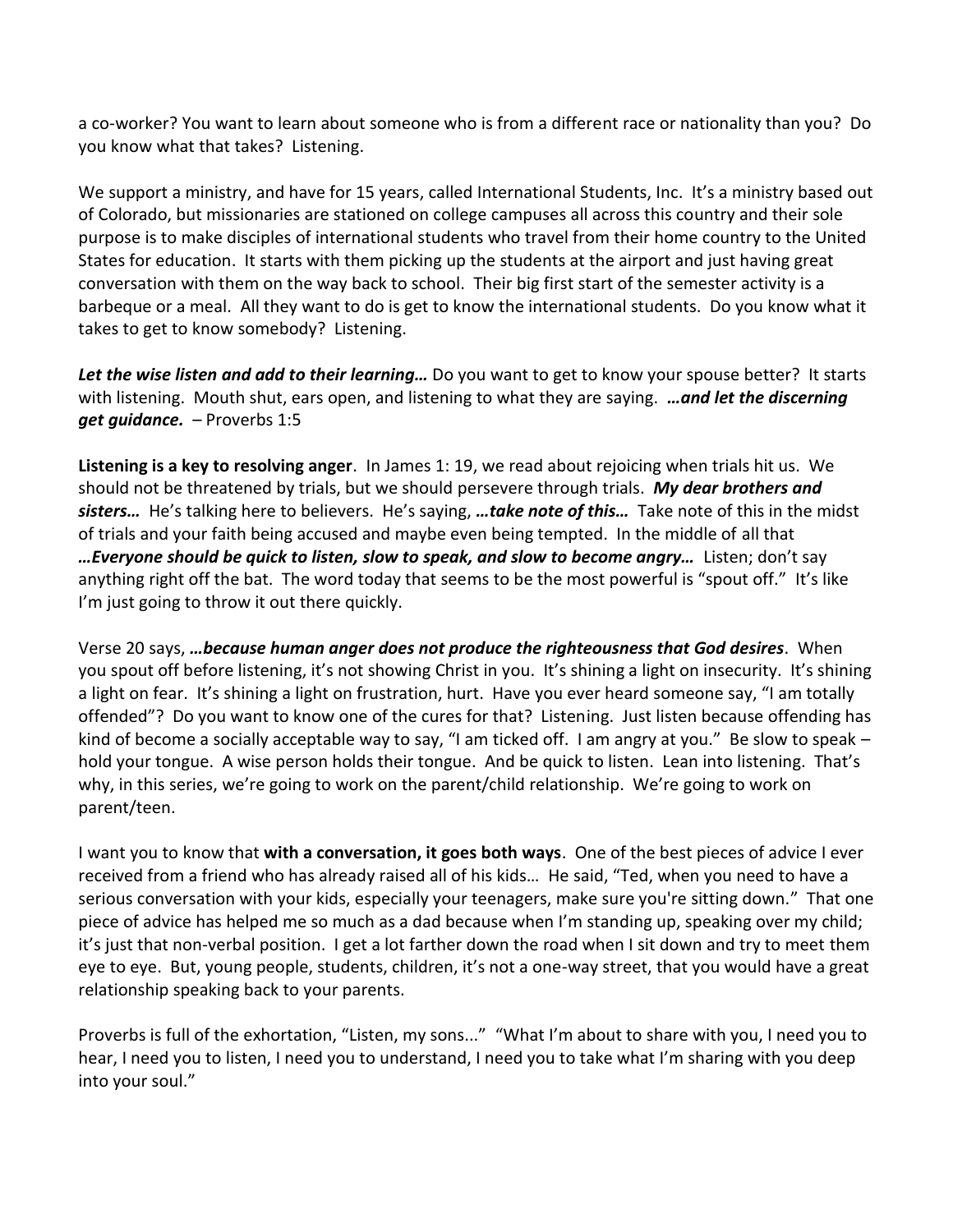So, being seated is a great position, but it's not always the best position for a couple in the car, because sometimes we need to get out of the car and stand. If I can just share with the ladies quickly because sometimes ladies get very frustrated. I've asked the question this week because I'm a five listener and I've discovered most husbands are. It's like the baseline for husbands. I've been asking ladies randomly around the church, and as I've seen you in public, and some of you are like, "Where did that question come from and why ask it?"

I've asked ladies here in the office and several ladies that volunteered throughout the week. I just went up to them and said, "Scale of one to ten, how good of a listener is your husband?" It's like every woman has a quick response of five. It's like just right there. It's like it's hard wired into you. One lady said… And I won't say her husband's name, but she said, "Jim, can go either way." I think I know what that is. Remember, ladies, with your husband, he can only think about one thing at a time. You can think about a million things all at once and have a conversation about it.

Last night, a friend came over. When he left the house, he then came back up to our house and knocked on the door. He said, "Your water meter out front is a new water feature; you might want to come look at it."

I went down to look at it and it was bubbling up out of the deal and the whole thing, and there was a major leak. I'd had a great day. I had just gotten back from a trip and we were resting; I got a nap in. I got a nap on Saturday. But, now, there's only one thing on my mind. It's fixing this water leak. I started calling plumbers, I start calling Taney County Water District 2. They came out within an hour; it was amazing. I said, "Here's the thing…" Amy sees me… Head of household issues, right? I get stressed over this stuff. It's funny that my kids don't lose a moment's sleep, they don't give it a second thought on these issues, but I think just standing there looking at it is going to fix the problem eventually. I'll stand out there for hours, just looking down at it. There's just nothing in life worth living if this whole… Are there any men that know what I'm talking about? It's like that stress that weighs on us.

The Taney County Water guy called me back and I said, "Listen, if it's on the side of the meter that I don't get charged, you can take your time; I don't care how long it takes. I fear it's on our side at about four hundred bucks a day, so can we get someone out here?"

Then I go inside and my family starts to have random conversations with me and I can't focus. Do you know why? It's because I have a water problem. By the way, they are going to fix it tomorrow, so I still have a water problem. I thought about it through the entire first service, I'm thinking about it right now. I'm very distracted to get this water pipe fixed.

Just so you know, ladies, if you're like, "He just doesn't have great quality conversations with me in the car." It's because he's driving! It's because he's racing! It's because he's passing! It's because he's teaching other drivers how to drive! You have no idea the amount of responsibility that is weighing on your husband behind that wheel. He needs to stay focused and when you… Look I'm getting thumbs up and head nods and hands up. A car ride is a very difficult time to talk about the marriage. "Is now a good time to talk about ways to make our marriage better?" "Noooo! That guy up there has to learn something and he's going to learn it in the next twenty seconds. When I get done with this…" You get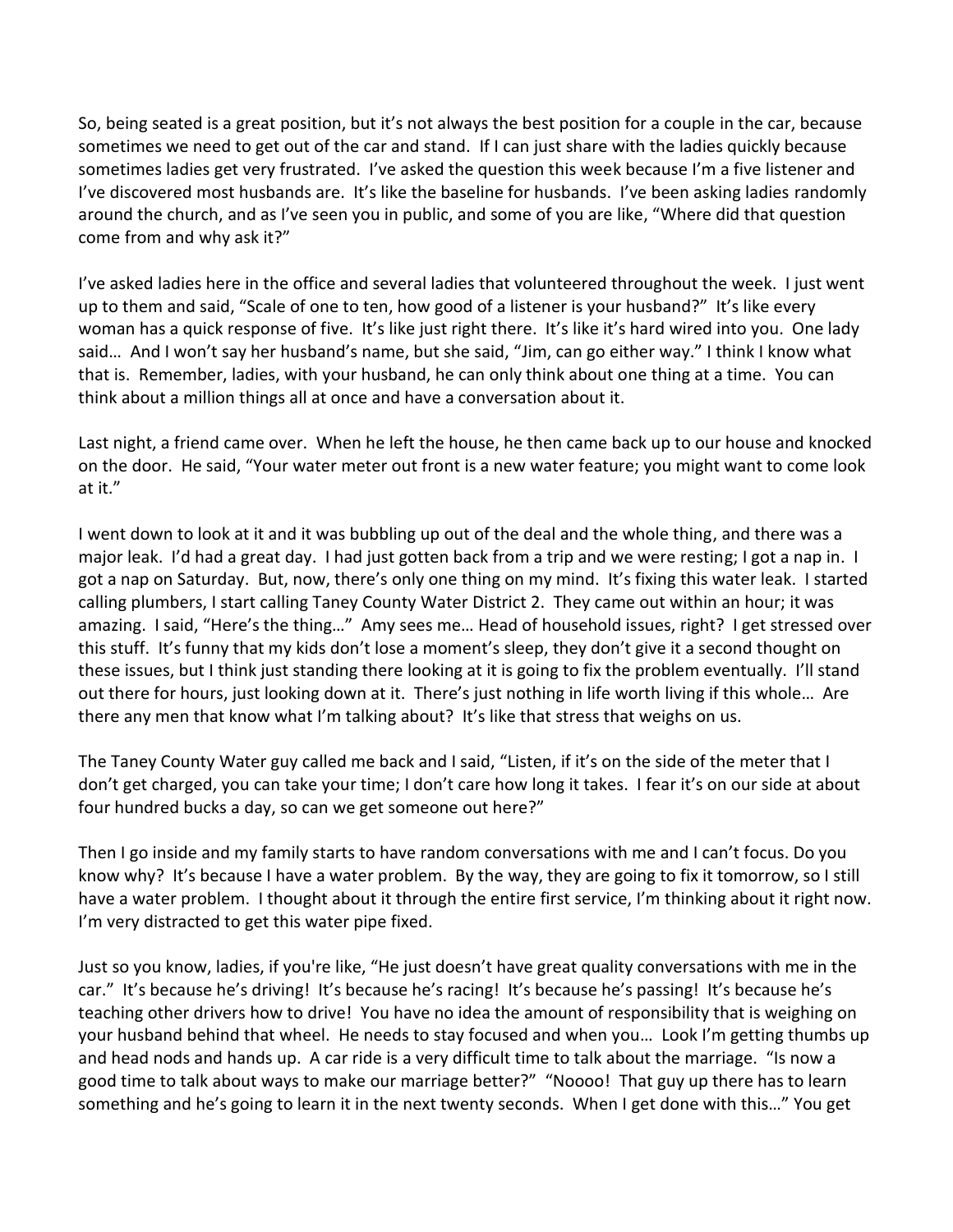right on his bumper, then cut him off even when the warning light on your rearview says not yet. Too bad, you get over. We're teaching that guy.

Ladies, I just want you to know he's so intensely focused. You're like, "I know, that's why it's such a pain to have a conversation…" Whoa, whoa, wait a second. What if he's 100% focused on you? You want that. And we have that ability, guys. We do.

I think if we learn to listen and start with listening, the quality of our relationships are going to go way up. I'm so committed to this series and what the teaching team is going to bring in this series. I believe these two people can become friends. I believe that.

I grew up watching the *5:30 news with Peter Jennings* with my dad. It was 5:30 to 6:00. How many of you were Peter Jennings people at 5:30 central time? I don't ever remember Peter Jennings spending the entire time telling me how NBC is getting it wrong, but that's all the news seems to be today. Let's stop yapping so much and let's get better at listening. I believe world peace hangs in the balance of this idea of listening. I think we can solve this problem with listening: (shows a picture of President Trump and Kim Jong-Un) I don't think Tweeting is helping this problem. I think when we run our mouths and air our opinions before listening, it creates strife and conflict and people are at odds with each other. I don't think it's any different with relationships at work. Listening is a skill that makes us wise. It's actually part of living out our faith.

**Listening is a key to living out our faith**. We read this in Colossians. Paul is being very clear. Just so you know the context of this passage: Christians, at the time he writes this, are being accused of being atheist because they would not worship the gods of Rome, the gods of Greece. They were accused of being unpatriotic because they wouldn't burn incense to the emperor. They were accused of being sexually immoral with orgies and all of that because when they got together and shared love with one another... All of these accusations were coming at Christians. By the way, I just want to remind the church, I want to remind followers of Jesus that accusations are still coming your way. You will still be accused in the faith. It's still going to happen. People are going to misunderstand you, they're going to judge you, they're going to throw it at you.

Now watch what Paul's words are. He is saying that in the midst of all these accusation you are dealing with in the church, **Be wise in the way you act towards outsiders...** Don't do that human reaction of retaliation, no, be wise and …*make the most of every opportunity.* When it comes at you, you handle it well. You don't handle it in like manor. You don't return it to them.

The passage goes on to say in Verse 6, *Let your conversation be always full of grace…* If Christ is in you, your conversation has a gracious tone, with gracious words, but, and I like this, *…seasoned with salt…* It can have an edge. It can be lively. You can address truth. You don't have to hold back on truth, but if you're speaking grace and your tone is gracious, *…so that you may know how to answer everyone*. When they bring an accusation like, "I hear you believe this, but I disagree with you! You shouldn't believe that!"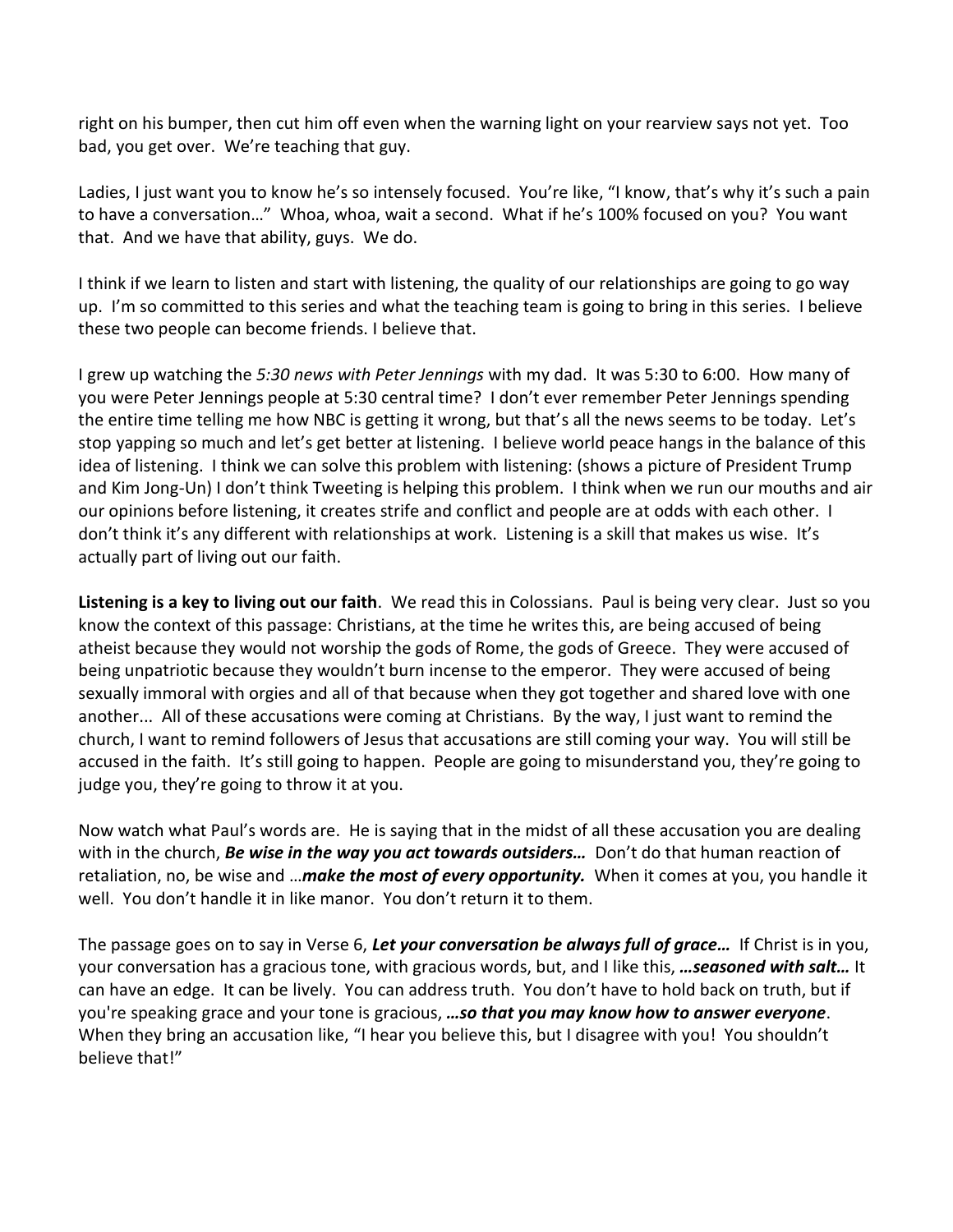If there is anything more controversial today in our culture, it's the whole issue over LGBT. Churches today are needing to set up their stance on this. There's a new website called churchclarity.com. It's put together so that people visiting a church can know where a church stands on the issue. There are four categories that a church is measured on. There is *clear and affirming*, which means they accept the LGBT lifestyle and they're very clear in communicating that. Then there's *unclear and affirming*, which means you don't really know what they believe, but they lean to affirming of the relationship. There's *unclear and non-affirming*. A lot of churches have fallen into this because they don't want to discuss it, they don't want to have the conversation. Then there is *clear and non-affirming*. You can go to this website, type in a church name… Our church isn't registered on there yet. But, you can type in the church name and see what category they fall into.

I just want to be really clear because the goal of communication is clarity. You should take difficult to understand ideas and issues and make them clear. I just want you to know our church is clear on this and non-affirming. We believe marriage is between a husband and a wife, a man and a woman for a lifetime. We just don't want to be unclear, but there are many in here who disagree with what I just said. I want to remind you. We can still talk. We can still have a conversation that's full of grace, seasoned with salt. You don't have to storm off, but that's the world we live in today. If I disagree with you, I'm done, I'm walking away. Forget you; I'm writing you off.

I personally believe that **Christians should be known for great conversations, not boycotts**. I've never been a fan of boycotts because in marriage ministry, in marriage counseling, do you know what we call a boycott? We call it withdrawal. "I no longer agree with you, so I'm going in the other room."

You're looking at a classic withdrawer. I get out of there. When Amy and I start to disagree, I go into the other room. I actually stir it up a little bit, and then I go into the other room. I take it right to the level I think I can handle and then I go in the other room.

That's not my wife. My wife is "We're going to handle this and we're going to settle this now!"

I go in the other room and what I'm saying by going in the other room is "You can join me when you agree with me." How many of you know what I'm talking about? Be very honest. That's what we're saying. "And when you come in, I'm not going to keep the same conversation we had going on in the kitchen; this is going to be a new conversation, one from my point of view." That's all a boycott is.

I don't like to get too controversial when I speak… But here we go. (picture of a Veteran and a kneeling football player) This is a conversation we need to have, follower of Jesus. When I saw the sign, even in Branson, that said, *Boycott the NFL*, I thought, *Oh, poppycock. I'm still going to watch it*… Well, I don't watch football, but I'm not going to let this issue keep me from watching; I'll still watch the last two minutes of every game I come across. But, that's the problem. Christians are being taught…

I didn't like it when the Southern Baptists, in 1998, said to boycott Disney World. Is this what we do? Show me in scripture where we're called to boycott someone that doesn't follow Christian principles. We're supposed to withdraw from conversation with them? And now it's boycott the NFL.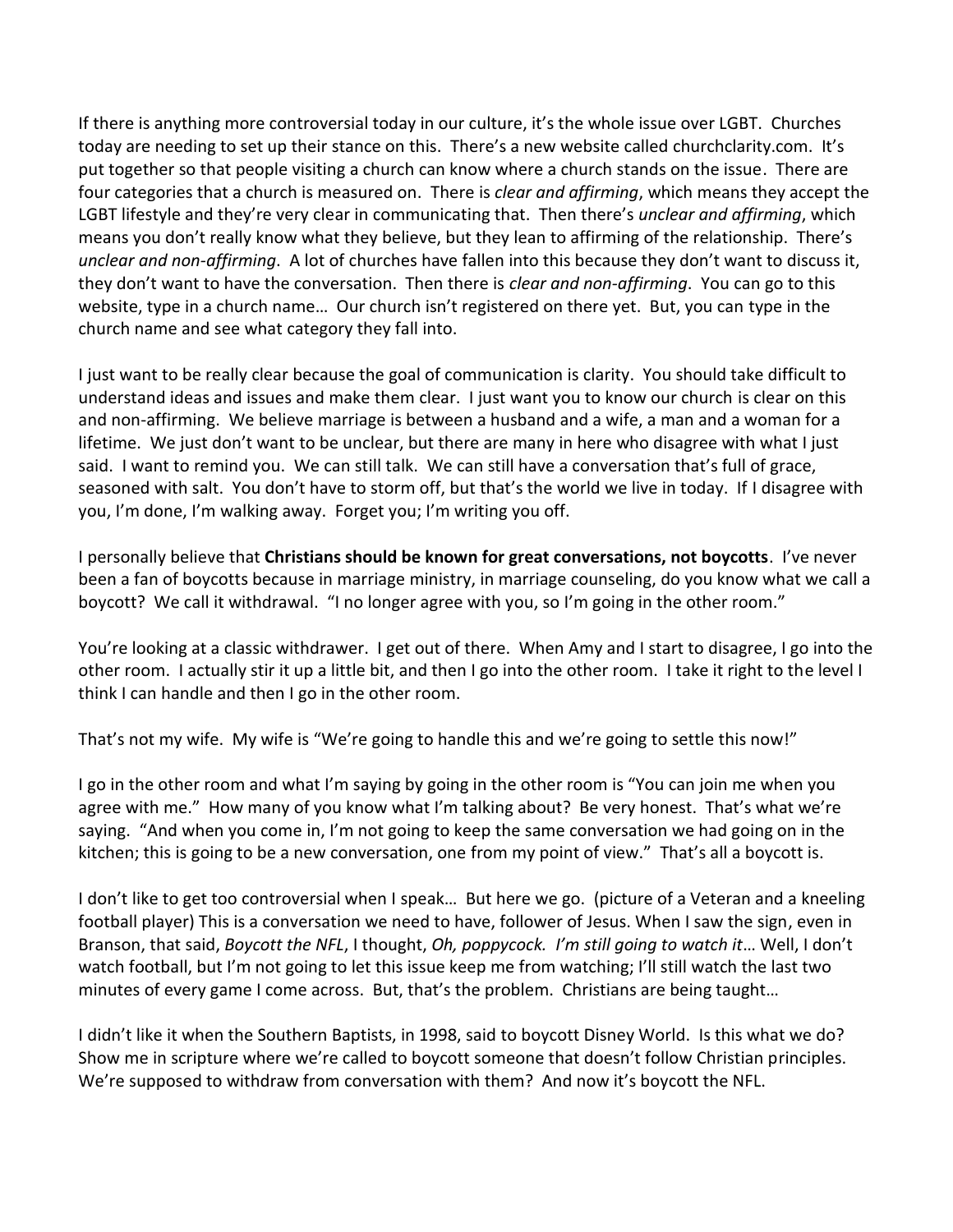I want you to know, in this series, we are going to address racial reconciliation and I want this veteran to listen and try to understand what the football player is doing. I want this football player to listen to this veteran and try to really understand what is in his heart. I'm asking you to begin listening and understanding someone in a conversation.

It's Veteran's Weekend here in Branson. I'm going to ask all those who have served and sacrificed in our military to stand so we can honor you this morning at Woodland Hills Family Church. We sincerely thank you for your service.

Last weekend, I was in Maryland doing a marriage retreat. In this retreat, we had African American congregations, Charismatic congregations, and we had Pennsylvania Dutch Mennonite, Amish white folk all together. I loved it. It was such a diverse group. I always look out at that… I long for more diversity for our church. I long for more diversity for our community. When I look out there, it's like a little picture of heaven to me. Every nation, tribe, and tongue… You haven't worshiped until you've stood beside a charismatic who gets you involved in the process. They're bumping into you while you're worshiping and they're stroking you and they're bugging you… And you're like, "Oh, alright. We kind of keep in our space in the white church. I just need you to know that. It's a safe zone. You can stay there, and I'll stay here."

I did a message and I had two more messages left. Right before the last message, I was speaking on the six levels of communication, speaking to husbands and wives and I just felt led to say this. I said, "You know this issue with the NFL taking the knee? I believe we need to have a good, healthy conversation. Let's try to understand both sides." That's all I said. I mean three to five laughs a minute in this session were just sucked out of the room. There was no laughter for a few. I got a couple of amens, but even those amens were under the fear of judgment.

After the session, a Korean War Veteran came up to me. He said, "Pastor, I've loved everything about this weekend, but I couldn't disagree with you more on the NFL take the knee." He shares with me. He said, "I can't do anything about the 1800s," and he was just going on and on.

When he was done... because I was trying to practice listening. I said, "Sir, I want to say two things. First of all, thank you for your service. I come from Branson, Missouri, which I believe is the most honoring city in the country of veterans and I'm right there with you. My grandparents and Amy's grandparents served in World War II. We are grateful for your service." I said, "I'm one pastor who has been teaching my son and daughter, from a very small age, that when the National Anthem plays, you stand up, take off your hat, and you place your hand over your heart until it is done. So, I've been teaching that to my kids, sir. I don't think you're going to meet a more patriotic guy than me. But, the second thing I would like to share is that you are validating the very point I was trying to make."

He said, "What's that?"

I said, "You are telling me that you disagree with me and yet I never shared with you my opinion. That was the point I was trying to make. That's where we are at in our families and in our marriages and in our nation today. We are telling our spouse, we are telling our children, we are telling someone of a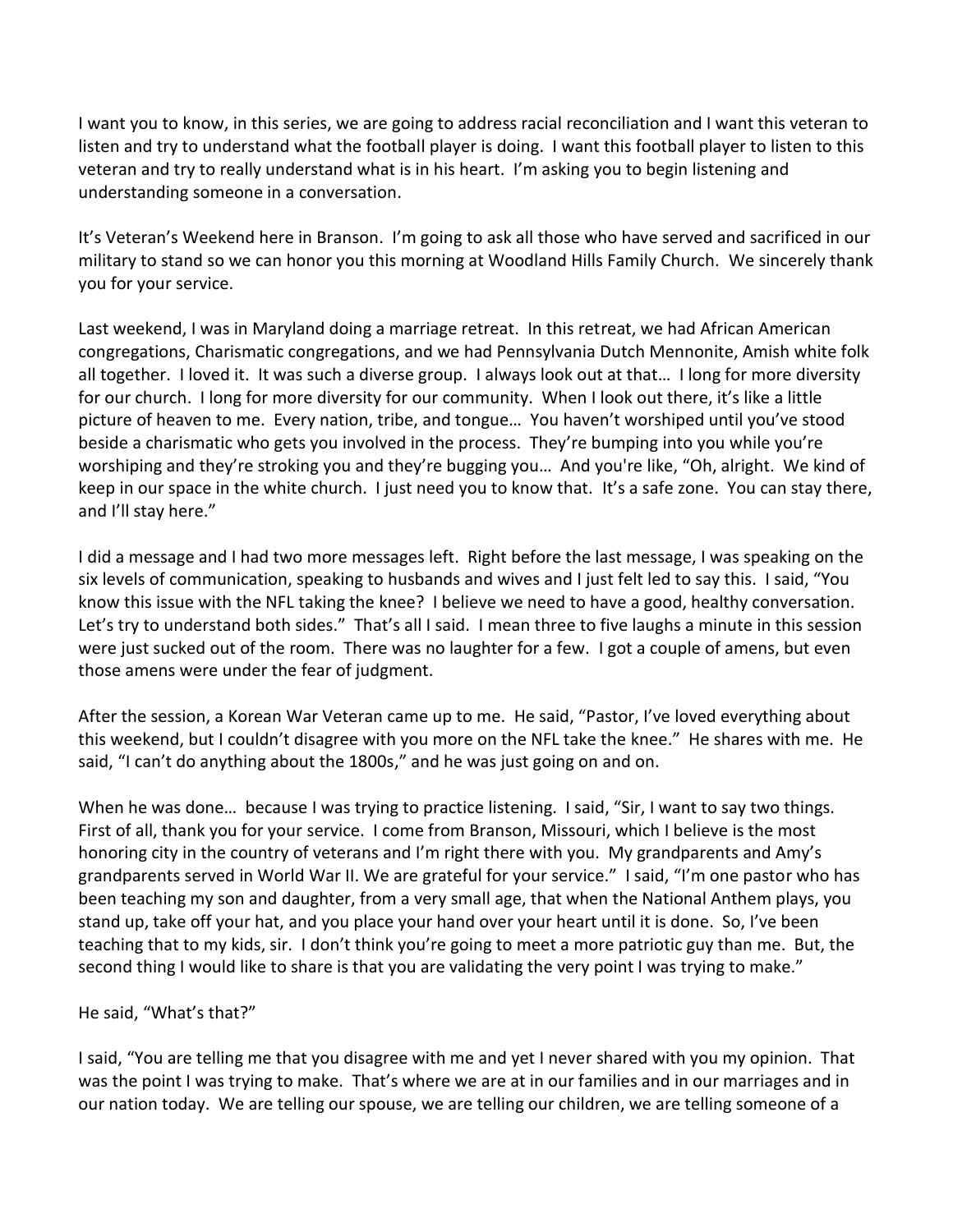different skin color that we don't agree with them and we don't even really know what they believe. What's the harm in listening?" I said, "Do you mind if I share this story to start the next session?" I took his silence as consent.

I stood up and I said the exact same thing I just said to you. I asked how many remembered what I said in the last session and how many disagreed with me? Hands just popped up everywhere. Again, you're saying you disagree with me and you don't even know what I believe; how can you disagree with me? For the record, since I've never been one to shy away from my opinion, I still believe when the National Anthem is played, you should stand up to respect those who have fought for that flag to show honor and respect, but it doesn't mean we can't have a conversation.

I don't know, but if you disagree with the take the knee, maybe you're more powerful if you listen and understand than if you boycott. I just thought about it this week. Maybe you'll actually get your desired outcome if, instead of spouting off about your opinion, you would listen, you would understand. Maybe listening and understanding ends the take the knee campaign. I don't know.

We lost three people in the first service over this illustration. This is exactly our problem. We make decisions on whether or not we're going to listen and understand someone based on what they believe, yet we don't even wait to find out what they believe; we just walk away from the conversation. We're boycotting relationships, which is what we call withdrawal.

So, here's kind of our fix to that. We're going to give you a little sticker when you leave today. It's a little bee. You can tell we are way low on budget for props for our church services. I think we got ten for a penny, so it was a really reasonable prop. The bee is going to teach us some things today. I want you to take this bee, when you get your sticker on the way out, and I want you to put it on the back of your phone, put it on your computer, wherever you post, put it on there. Put it on the rearview mirror of your car. Put it on your forehead if you need to. Whatever needs to happen because here's the first thing the bee is going to tell us.

**Bee quiet** – *Even fools are thought wise if they silent, and discerning if they hold their tongue*. – Proverbs 17:28 This is where listening starts. Wise people know "I don't have to give my opinion right now, I can just listen to yours. And I'm not threatened by it. It probably won't change what I believe. It may. I may hear something I've never heard before, but I don't know until I'm quiet, until I listen." We call this non-verbals. Ninety-three percent of your communication is non-verbal. It's in your posture, it's in the distance you stand to the person. It's your eyes staying engaged. It's the tone of your voice.

I can say the exact same words two different ways and each of them have completely different meanings. Watch: "Let's eat, Grandpa!" "Let's eat Grandpa." The first is a meal with Grandfather and the second is a meal of Grandfather. But, tone is all that is. It's a non-verbal. You're non-verbals, more than your words… Your words are only 7% of the conversation. Your non-verbals are communicating to your spouse, communicating to your child, communicating to a co-worker that you are listening and engaged.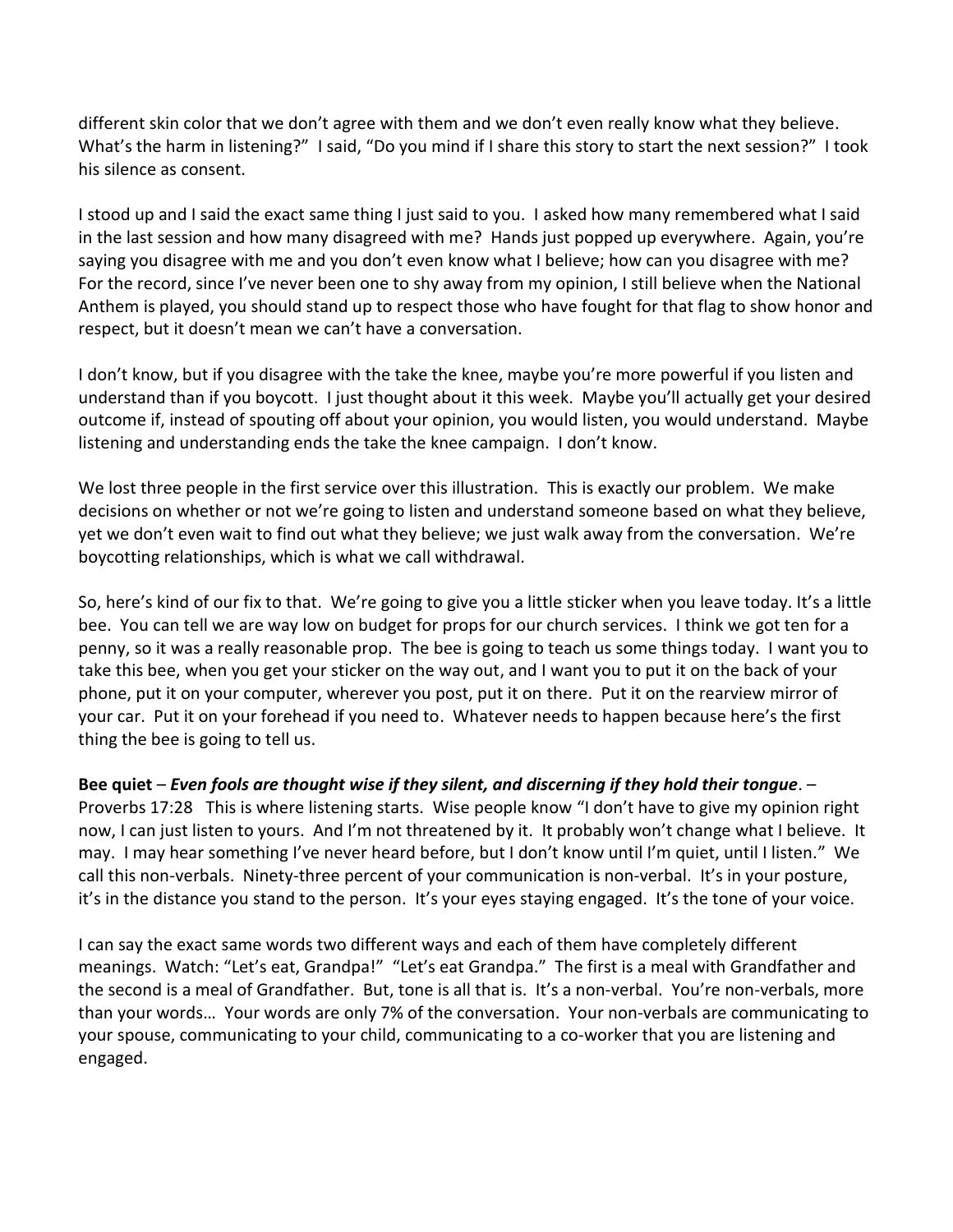If I can take you to one of the greatest theologians who is not with us anymore, Keith Whitley… He's in country music and he wrote one of the best country songs about non-verbals. I would like you to sing it with me.

*The smile on your face lets me know that you need me There's a truth in your eyes saying you'll never leave me A touch of your hand says you'll catch me if ever I fall Now you say it best when you say nothing at all* 

"The smile on your face." That's a non-verbal. Your face is communicating that you're listening. You face also communicates, "I know what you're saying right now, and I don't agree with it one bit." Your face communicates, "Oh, you're so wrong and in a minute, I'm going to have my turn!" That's all in your face. You don't even have to say anything.

"There's a truth in your eyes." *Bright eyes gladden the heart*, Proverbs tells us, so when you're sitting there with your spouse, guys, give her bright eyes that, when she's talking, let's her know you're engaged. If she makes a point that you don't agree with, give her bright eyes.

Watch this. "A touch of your hand." That's what we call a non-sexual touch, guys. It's the hand on the small of the back, a hand on the thigh, a kiss on the cheek, a kiss on the forehead, hand-holding. All of this… It's the best. He says, "When you say nothing at all, this is screaming to me."

Be quiet, engage with your body. Put your phone across the room. Put the technology away. Engage. Let your spouse be the speaker and you just be the listener and don't respond other than to let your eyes say, "I'm getting every word you're saying." Just sit on the edge of your seat. When she's done talking, guys, these are the only words you need to know: "Tell me more." That's all you need to say. Be quiet.

**Bee understanding**. I called Travis Brawner and said, "Do you want to be a part of this series because you're one of the most gentle, kindest, men I know and you're a lot easier to get along with than Doug Goodwin." No, I'm just kidding. Good to see you, Doug. He's over at the Chapel. No, I think he's hunting. But, I said, "When you come into a room, just your presence… You're a great listener." I think great doctors are great listeners.

He said, "Boy, Ted, it's interesting that you say that. Proverbs 18: 2 has been on my mind a lot." It says, *Fools find no pleasure in understanding but delight in airing their own opinions.* If you're resisting this message right now, if you are resisting the word of God thus far, take my side comments out for a moment, and what the scripture has spoken to your heart today, if you're resisting that, as Mr. T would say, don't be a fool. Don't leave here a fool, but be a wise person who desires understanding.

Some of you have made the mistake this week of going onto a review of your business or your show or your book or your ministry or whatever. Somebody put a bad review and you made the mistake of responding in a nasty way. I just want to encourage you. You're going to have fools. If you are doing anything that is somewhat successful, fools are going to come out of the woodwork. Don't allow a fool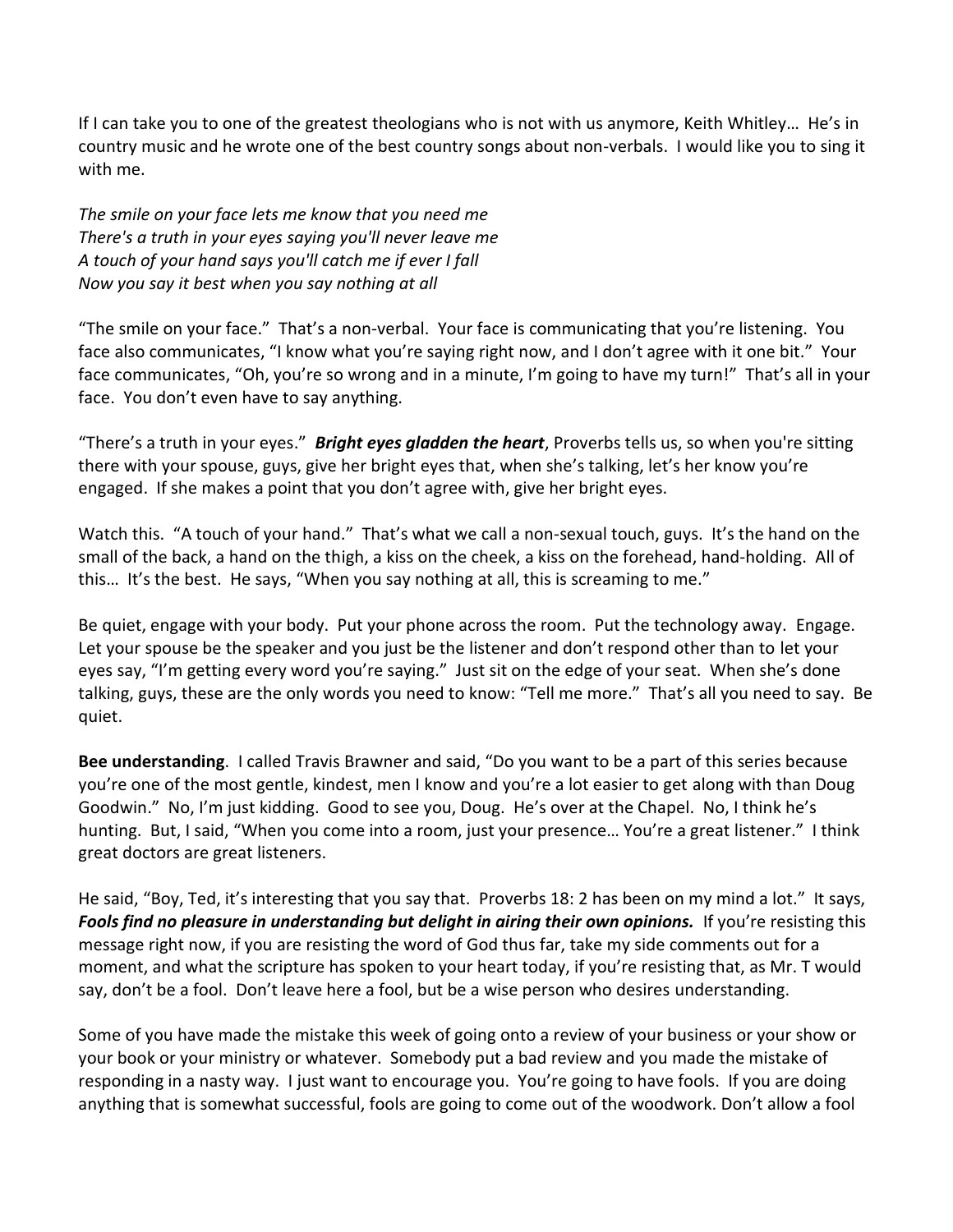to make you a fool. You don't have to throw your opinion out there. Retaliation is not your goal. Let the Lord settle accounts for you. You be wise.

There are a couple of things to think about with this whole "airing their own opinions." **Statements create resistance**. Whether you're talking to your kid or your spouse… This is where Amy and I struggle a little bit because she'll make a statement and it's always better to go back at a statement with a question.

**Questions lead to understanding** rather than "You shared something now I'm going to share something." I'll give you an example. Amy will say, "Do you want to go look at rugs?" This is my nonverbal… and again, I'm a five. I've already told you I'm a five and I'm trying to be a six and this is where I'm going to start with it.

She'll say, "Do you want to go look at rugs?" She wants a new rug under the dining room table for Christmas. I can't even talk about it too much because this is automatically what I'm doing on the inside and it sometimes comes out on the outside. I'm tensing up. I can't control it. It's really bizarre for me. I don't hear, "Let's look at rugs." What do I hear, guys? I hear "Let's go buy a rug." Think about that for a second. "Let's go buy a rug" is a statement. "Do you want to go look at rugs?" is a question. The same thing just happened with dogs. "Do you want to go look at dogs?" I tense up. What's that mean? We're going to go get a dog.

Amy has learned this… Again, she's a seven or an eight. Her own words. A seven or an eight. That didn't come out right. I need to learn from you. What are you doing for coffee? I will say she's a better listener than I am, so that puts her above a five. And she learned this, so now she knows I get all worked up because when I hear, "Do you want to go shopping?" I hear, "Do you want to go buying?" "Do you want to spend money?" This, I think, is just the power of becoming a good listener. Now she says, "Hey, I just want you to know that I thought we could swing by today and look at rugs, but I want you to know I don't want to buy anything."

That complete and totally changes the mood of the conversation. I said, "Say that again. I want to make sure I heard you."

She says, "I want to look at rugs, but I don't want to buy one."

"Okay, place your hand upon that Bible right there and before God and gathered witnesses say, "I, Amy Cunningham, want to look at rugs, but do not want to buy." I can't explain it, but I've watched this work in 21 years of my marriage and I've watched it work in countless other marriage in this congregation. By Amy making the statement, "I don't want to buy," it sparks something in me to say, "Let's go buy you a rug." I can't explain it. It just does something because that question leads to understanding.

**Understanding grows relationships.** So, the question for us today is do you want to shut down your relationships or do you want to keep them going? Do you want them to be fuel for your marriage? Peter puts it this way, speaking to a wife of an unbelieving husband and then speaking to the husband.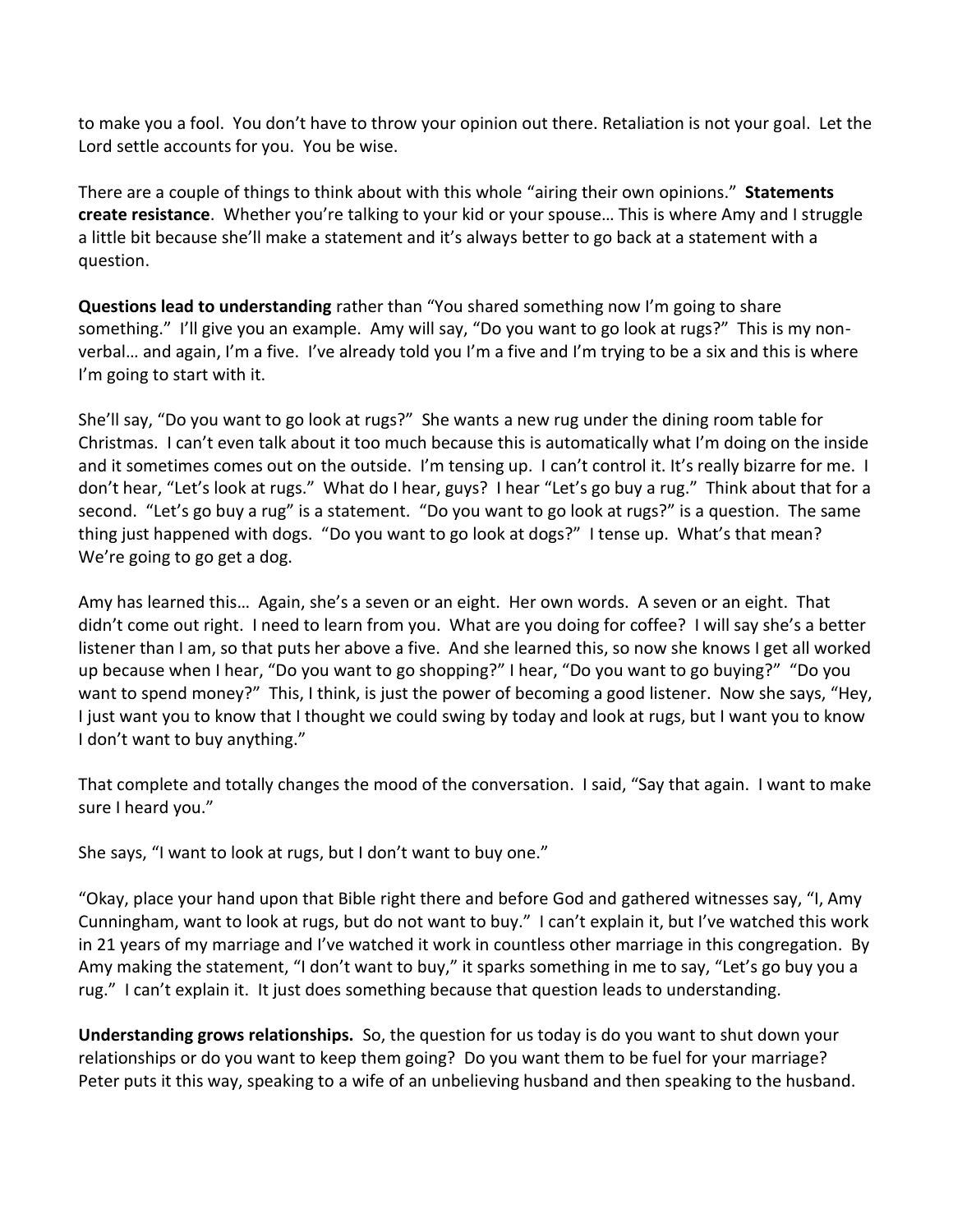## Watch how all this plays out in the marriage*. …the unfading beauty of a gentle and quiet spirit, which is of great worth in God's sight.* – 1 Peter 3: 4

He says, "Don't let your beauty come from outward adornment." And, again, sometimes people misuse that verse. He's not speaking there that you shouldn't dress nice or wear jewelry, ladies. That's not at all the point of that text. The point of that text is to make sure you understand that the priority for your beauty and what makes you look gorgeous is a gentle and quiet spirit because it's saying, "I trust in the Lord. I don't have to fix you. I don't have to change you. The best thing I can do is influence you."

If you have a husband right now that is behind you in the faith, maybe he hasn't even come to faith yet and you're like, "I've been telling him…" You've been creating statements. You've been throwing statements at him? What about questions. What about a gentle and quiet spirit in your approach to him.

Now watch what it says to the husband. *Husbands, live with wives in an understanding way*. – 1 Peter 3: 7 Your translation may read "a considerate way." Be considerate as you live with your spouse, who is a co-heir with you in Christ. The idea there is, guys, we should consider, in all of our conversations, the health of our wife, physically, emotionally, relationally, and yes, even financially. Be considerate, be understanding, ladies, letting it be a gentle and quiet spirit.

Here's a very practical… where we get some major resistance, but hear this if you're into airing your opinions in the marriage. **Listen to your spouse's opinion without seeing it as an attack on yours**. Someone who is wise is able to listen to another person's opinion without seeing it as threatening.

I have to just say to my gray-haired friends in the room. You lose a little bit of what I call the unnecessary fight as you get older. Look, they're waving at me like, "Yeah, I ain't got the energy for it anymore." But things that really fired you up don't fire you up as much anymore. And you can listen to someone else, knowing what you believe. You can learn what they believe and not be threatened by that. Again, we don't boycott the marriage. We don't walk away from the marriage because of irreconcilable differences. We become great listeners and great understanders. Then you can understand. This is key.

**Understanding your spouse's feelings doesn't mean you must agree with your spouse's opinions**. You can listen, understand, and validate, and then walk away, going, *That was good; I felt understood*. When I feel completely and totally understood by Amy, honestly, I can't explain it, but I don't care what we decide. Some of you are like, "Nope we've got a decision to make." My black and white, wrong and right folks in here right now are like, "We've got a decision to make and all this fluffy stuff is really nice, but when it comes to decision time, you've got to make the decision. How do we do that?"

I just want to encourage you that if that is where your heart is right now, put extra time into listening and understanding. Take the time to listen and understand, so that when decision time comes, I promise you that you may get to a place where you're no longer fighting for your opinion and you find yourself fighting for your spouse's opinion. Wouldn't that be a great marriage, helping your mate win every argument?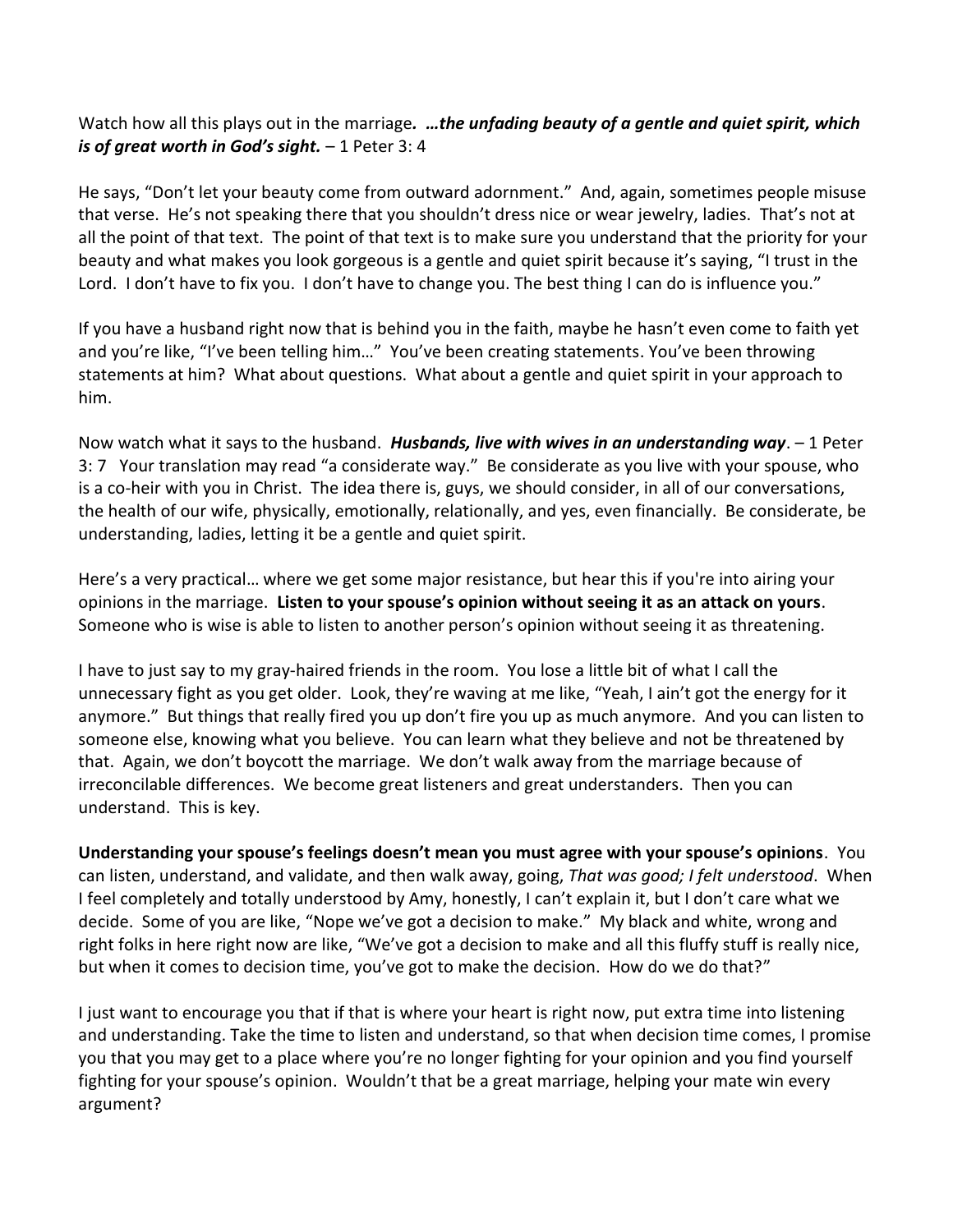How about this because I think we come at it too much when we're discussing an issue with "I'm right, you're wrong." By the way, if one spouse walks away from the conversation feeling like a loser, you both lost. Why? It's because you're teammates. You're not wearing opposite jerseys, coming at the issue or the ball in the middle of the field on opposite teams. You are advancing the ball or the issue to the end zone. So, you're running the ball down the field together. You're teammates. You win together as a team and you lose together as a team. There is no such thing, in a good, healthy, growing, quality marriage, as one spouse winning and one spouse losing. The team lost.

Can I just tell you…? Put the issue aside for a second because the issue is rarely ever the issue. We hear couples say it all the time. "We're having problems over money, we're having problems over sex, we're having problems over in-laws, we're having problems over jobs, we're having problems over where we should live, we're having problems over…" And they always share the issue. You want your spouse… Guys, you want your wife, Ladies, you want your husband walking away from every conversation feeling that you are saying, **"You are more important than my opinions." "**I value you more than whatever decision needs to be made. So, I want to hear. Tell me what's in your heart. Tell me why you think this way. Tell me why you think we need a rug for every season." I want to know that because some of you are like, "That is right!"

We have two categories when discussing issues in marriage: inconsequential decisions, which are where do you want to eat tonight? Where do you want to go on vacation? Then you have consequential issues, bigger issues that you have to deal with. Sometimes when a couple gets stuck in marital rift, they can't determine the difference between the two and they fight just as hard over inconsequential issues as they do over consequential issues, and that right there proves the point that the issue is rarely the issue. It's a heart issue going on. There's something much deeper.

I want Amy walking away from every conversation saying, "He listened, he understood, he validated what I said. It felt like he was agreeing with my feelings. He completely understood them."

When you validate someone all you're doing is like when you park a car in a garage and you take that ticket into a restaurant or into a mall and they stamp it. All that stamp says is that you were there. You want your spouse walking away from the conversation going, "Boy, he was fully present. He was quiet. He was understanding. And when he did have to speak…" This is the last bee.

**Bee kind**. And you see where we get the bee right here. *Kind words are like honey*… Gracious words are like honey. When it is your turn to speak… which you'll get your turn. Don't spend the whole conversation formulating your opinion. Don't spend the whole conversation getting ready to pounce and spout. When it is your time to talk, use kind words. What does the proverb say? *Reckless words pierce like a sword.* They kill, they destroy*.*

There's power… Life and death is in the tongue. Choose kind words. Maybe that will be the primary purpose of the bee for me this week, looking at this bee and reminding myself that after I listen, after I understand, after I've been quiet, and after I've engaged, I just want my words to be full of life.